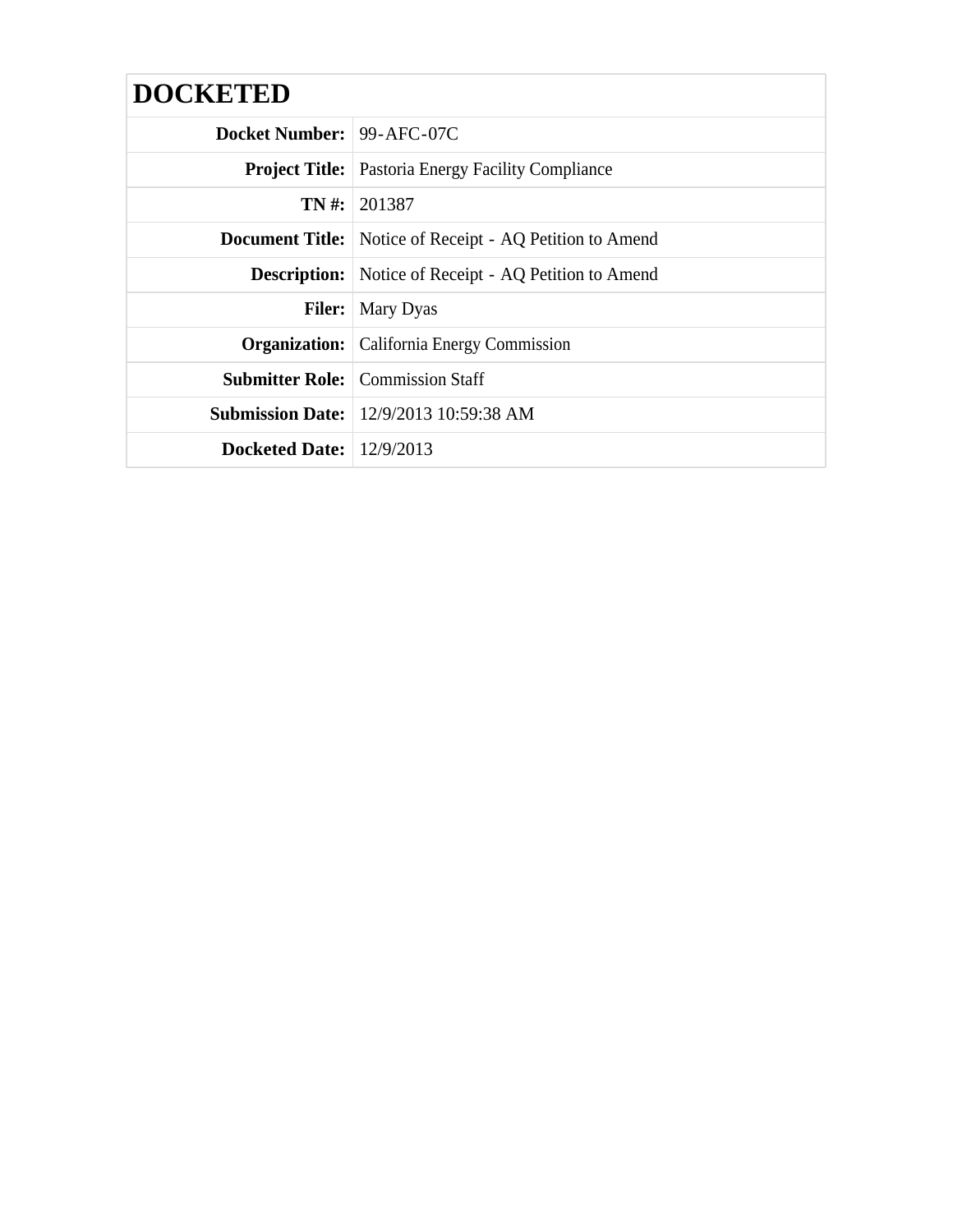CALIFORNIA ENERGY COMMISSION 1516 NINTH STREET SACRAMENTO, CA 95814-5512 www.energy.ca.gov



## **NOTICE OF RECEIPT PETITION TO AMEND**

## **the CALIFORNIA ENERGY COMMISSION DECISION for the PASTORIA ENERGY FACILITY (99-AFC-7C)**

On September 27, 2013, Pastoria Energy, LLC, filed a petition with the California Energy Commission (Energy Commission) requesting to modify the Final Decision for the Pastoria Energy Facility. The 750-megawatt project was certified by the Energy Commission in December 2000, and began commercial operation in January 2003. The facility is located approximately 30 miles south of the City of Bakersfield**,** in Kern County.

## **DESCRIPTION OF PROPOSED MODIFICATION**

The modification(s) proposed in the petition would eliminate the one-hour carbon monoxide (CO) concentration limit of 25 ppm concentration for the natural gas-fired combustion turbine generators that becomes effective two hours after a turbine startup. This change in Condition of Certification **AQ-16** is not expected to have any significant impact on air quality and no Laws, Ordinances, Regulations or Standards will change as a result of the proposed permit change.

## **ENERGY COMMISSION AMENDMENT REVIEW PROCEDURES**

The purpose of the Energy Commission's review process is to assess the impacts of this proposal on environmental quality and on public health and safety. The review process includes an evaluation of the consistency of the proposed changes with the Energy Commission's Decision and a determination on whether the facility, as modified, would remain in compliance with applicable laws, ordinances, regulations, and standards (Title 20, California Code of Regulations, section 1769). Energy Commission staff is currently analyzing the request and will publish an analysis in the near future. A public hearing for the purpose of approving, denying, or modifying the amendment petition will be held at a regularly scheduled Energy Commission business meeting.

The petition is available on the Energy Commission's webpage for this facility at http://www.energy.ca.gov/sitingcases/pastoria/. The staff analysis, when published, will also be posted on this webpage.

If you have any questions, please call Mary Dyas, Compliance Project Manager, at (916) 651-8891, or fax your questions to (916) 654-3882, or e-mail them to mary.dyas@energy.ca.gov.

This Notice of Receipt is being mailed to interested parties and property owners adjacent to the facility site who may want to participate in the amendment process.